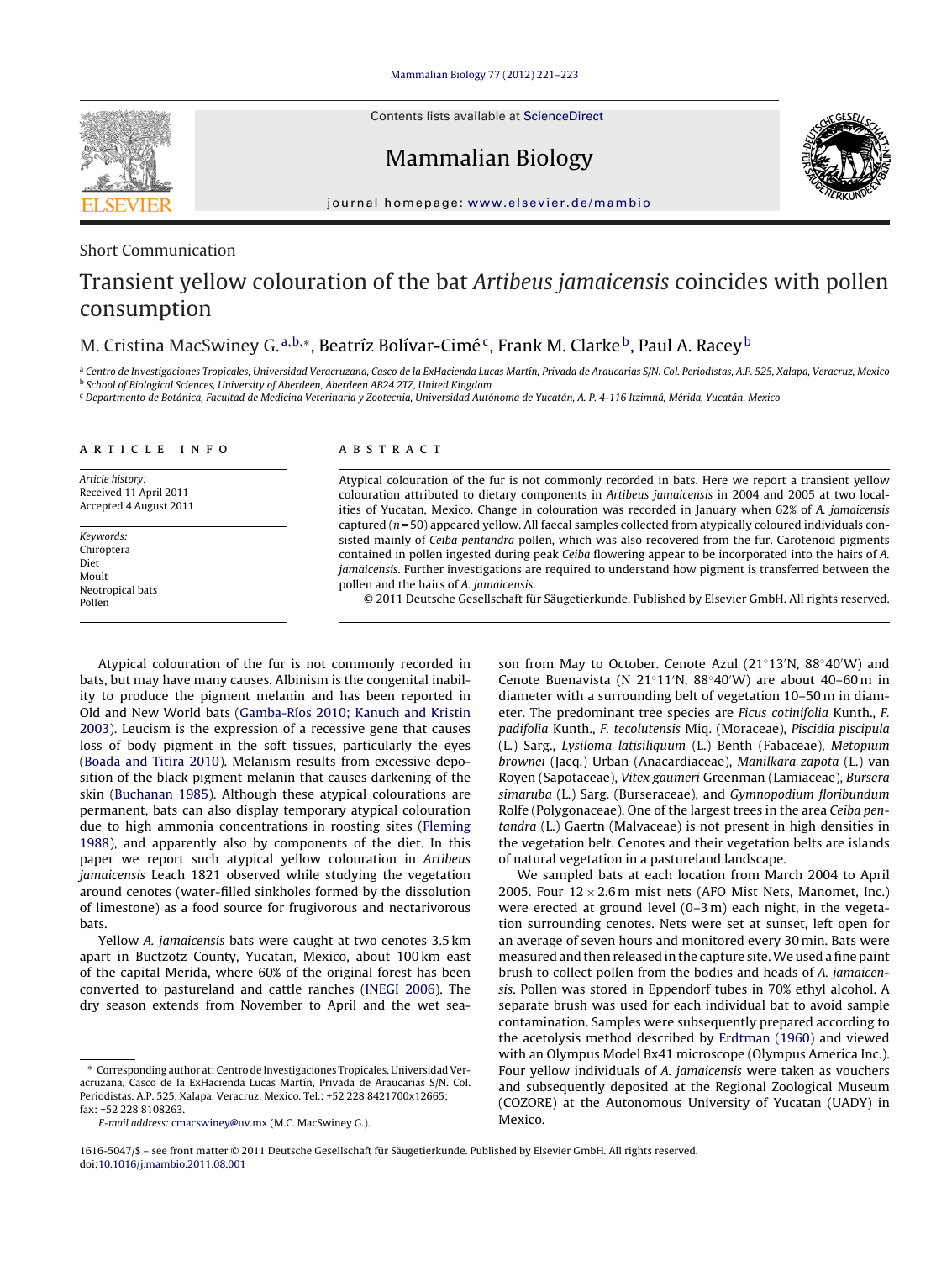<span id="page-1-0"></span>

**Fig. 1.** Images of Artibeus jamaicensis fur colouration types. (a) Normal grey-brownish colouration; (b) atypical yellow colouration observed during January in the Yucatan.

The noticeable change in fur colouration of A. jamaicensis was observed in January when 62% of A. jamaicensis captured ( $n = 50$ ) appeared yellow (Fig. 1). We recorded such colouration both in females ( $n = 21$ ) and males ( $n = 10$ ). The unusual colouration of the hairs observed in the majority of A. jamaicensis has not been reported previously in the Yucatan, but has been reported for Palo Alto and Santa Rosa, Costa Rica [\(Tschapka and Dressler 2002\).](#page-2-0) M. Tschapka (pers. comm.) has suggested that carotenoids from Ceiba pollenkitt might stain the fur of the yellow bats externally. However, our observations in the field showed that all the hairs of the majority of yellow bats are evenly coloured from base to tip. In some bats, only the tips of the hairs retained the typical grey-brown colouration, and the rest was yellow. Additionally dissection of voucher specimens showed subcutaneous tissue and internal fat was also yellow-coloured.

The change in the colouration of A. jamaicensis coincided with the peak period of C. pentandra flowering. In addition, all faecal samples collected from atypically coloured individuals consisted mainly of C. pentandra pollen, which was also recovered from fur samples. C. pentandra exhibits a massive production of flowers (referred to as a "big bang" by Gentry 1974), which are visited mainly by specialized bats in the Glossophaginae (e.g. Leptonycteris) and by less specialized bats in the Stenodermatinae and Carollinae ([von Helversen and Winter 2003\).](#page-2-0) In our study sites, Ficus trees are important feeding resources throughout most of the year, but in January only 7% ( $n = 68$ ) had fruits, most of which were immature and were not consumed by frugivores [\(Korine and Kalko 2005\).](#page-2-0) In February, when most C. pentandra had already flowered and A. jamaicensis was no longer feeding mainly on pollen but on fruits (Ficus spp., Spondias mombin, Manilkara zapota) and leaves (MCMG unpubl. data), most of the individuals captured had the normal greyish fur colouration although a few exhibited some patches of yellow fur.

Yellow individuals of Glossophaga soricina Pallas, Artibeus lituratus Olfers, Sturnira lilium E. Geoffroy and, A. phaeotis Miller were also caught in January, but the most abundant and brightly coloured was A. jamaicensis. We have observed yellow colouration of nectarivorous and frugivorous bats coupled with the flowering period of C. pentandra for several years in the Yucatan, which suggest that it is one the most important feeding resources during the dry season for bats in this region.

Artibeus jamaicensis consumes the flowers of C. pentandra ([Ortega and Castro-Arellano 2001\).](#page-2-0) Carotenoid pigments contained in the pollen ingested during the peak Ceiba flowering appear to be incorporated into the hairs of A. jamaicensis, as has been reported in the feathers or bills of bird species which consume large quantities of pollen (Fox 1979; Klasing 1998). In a study carried out in West Africa, C. pentandra proved to contain the highest concentrations of alfa and beta-carotene in comparison to other edible plants ([Smith et al. 1996\).](#page-2-0) Change of fur colouration due to components of the diet has not been widely studied in mammals. In laboratory

rats however, a diet which included a natural food colourant, betacarotene, resulted in red colouration of the fur after a few weeks [\(Nabae et al. 2005\).](#page-2-0)

Moulting phenology is poorly known in bats, but temperate zone species moult into new dorsal pelage once a year (Constantine 1957) and this process may take about two weeks (Cryan et al. 2004). However, in Neotropical bats, moulting may be associated with breeding periods, suggesting that it may occur in different species at different times of year (Fraser et al. 2010). Although the capture of yellow A. jamaicensis coincided with their breeding period, few of those caught were pregnant. To the best of our knowledge the present report is the first of colouration in the pelage of bats attributed to diet. Further investigations are required to understand the mechanisms of transfer of pigments between pollen and the hairs of A. jamaicensis.

#### **Acknowledgements**

This study was funded by the Consejo Nacional de Ciencia y Tecnología (CONACyT 168790), Secretaría de Educación, México, and the University of Aberdeen.We thank P. Vilchis, E. Christie, J.M. Pech and many other field assistants for invaluable help. A collecting permit was granted by Secretaría del Medio Ambiente y Recursos Naturales, Mexico (No. 02809).

#### **References**

- Boada, C., Titira, D.G., 2010. First record of partial albinism (leucism) in Carollia perspicillata (Phyllostomidae) in Ecuador. Chirop. Neotrop. 16, 755–757.
- Buchanan, G.D., 1985. Comments on frequency of melanism in Myotis lucifugus. J. Mammal. 66, 178.
- Constantine, D.G., 1957. Color variation and molt in Tadarida brasiliensis and Myotis velifer. J. Mammal. 38, 461–466.
- Cryan, P.M., Bogan, M.A., Rye, R.O., Landis, G.P., Kester, D.L., 2004. Stable hydrogen isotope analysis of bat hair as evidence for seasonal molt and long-distance migration. J. Mammal. 85, 995–1001.
- Erdtman, G., 1960. The acetolysis method. A revised description. Sven. Bot. Tidskr. 54, 561–564.
- Fleming, T.H., 1988. The short-tailed fruit bat. A study in plant–animal interactions. The University of Chicago Press, Chicago and London.
- Fox, D.L., 1979. Pigment transactions between animals and plants. Biol. Rev. 54, 237–268.
- Fraser, K.C., McKinnon, E.A., Diamond, A.W., 2010. Migration, diet, or molt? Interpreting stable-hydrogen isotope values in Neotropical bats. Biotropica 42, 512–517.
- Gamba-Ríos, M., 2010. A new case of albinism in the bat Micronycteris minuta (Chiroptera: Phyllostomidae) from Costa Rica. Ecotropica 16, 59–61.
- Gentry, A.H., 1974. Flower phenology and diversity in tropical Bignoniaceae. Biotropica 6, 64–68.
- INEGI (Instituto Nacional de Estadística y Geografía), 2006. Anuario estadístico. Yucatán. Gobierno del Estado de Yucatán and Instituto Nacional de Estadística y Geografía, México.
- Kanuch, P., Kristin, A., 2003. First record of complete albinism in a vespertilionid bat (Chiroptera: Vespertilionidae) in Slovakia. Lynx 34, 223–224.
- Klasing, K.C., 1998. Comparative Avian Nutrition. CABI Publishing, Oxon and New York.